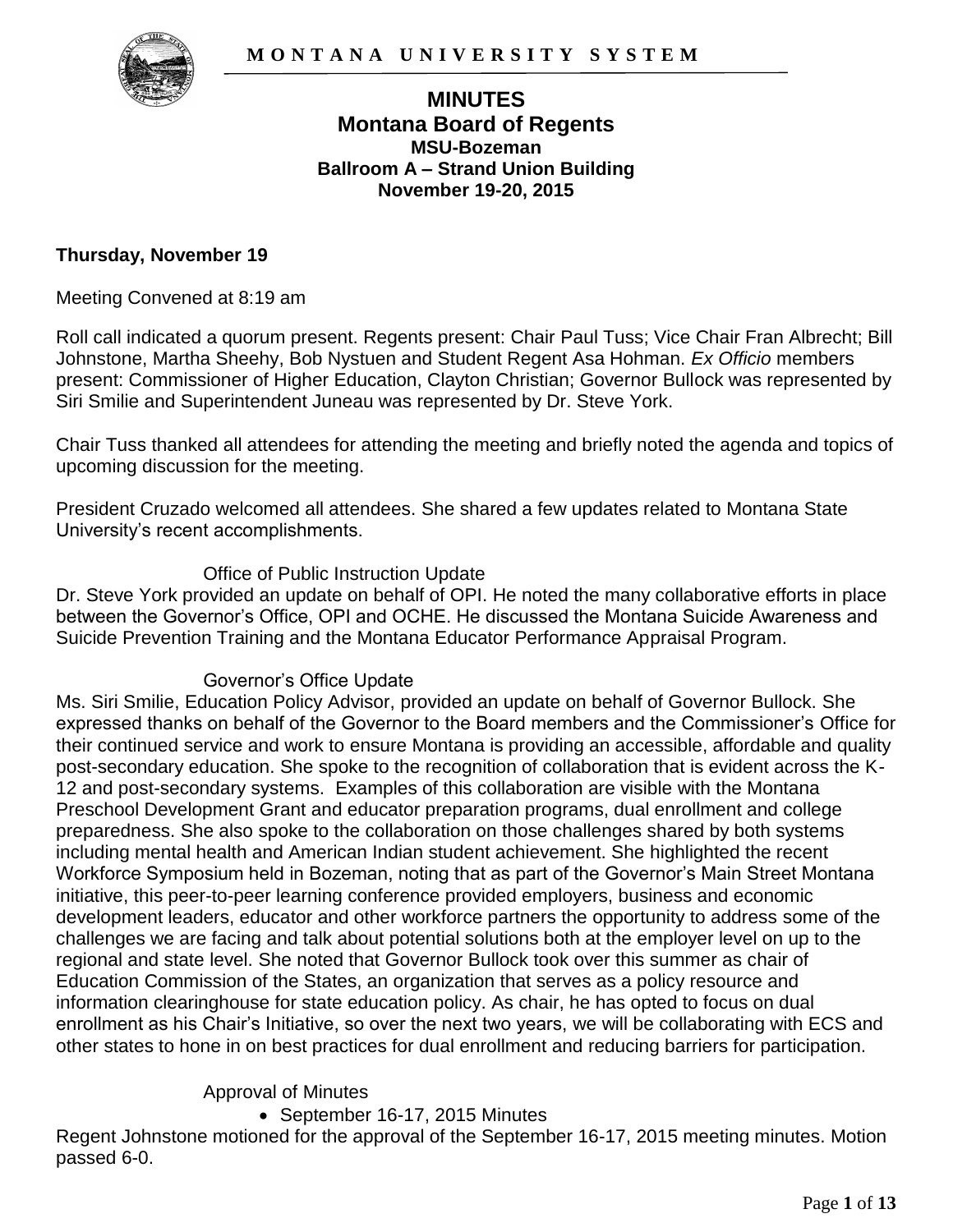

### System Issues Reports and Action

Commissioner's Report

Commissioner Christian also noted the great collaboration between OPI, OCHE and the Governor's office, noting that this collaboration is not often seen in other states and serves Montanan students very well. He discussed the need for continued partnerships to help address the needs of the workforce and ultimately the pipeline of students and Montana's economy. He continued discussion about the recent Workforce Symposium, noting that many of the conversations have direct ties with the MUS. He comment on recent dialogue related to osteopathic medicine and private sector inquiries into the state of Montana. He noted the importance of being involved in these conversations to represent Montana and identify what opportunities are available to our students, economy, to fill needed workforce shortages and improve access to healthcare in the state. He discussed the Board of Regents roll in this discussion, clarifying that because it is a private entity the final decision as to whether or not they locate a private school in our state is not a decision of the Board; however, other decisions for ancillary services may come before the Board if those services or partnerships are requested. He briefly highlighted the recent Association of Public Land Grant Universities (APLU) conference that both Presidents and he attended. He noted the update President Engstrom provided recently regarding his comprehensive plan to create a structurally balanced budget for the UM institution. He provided an update on the recent Trade Mission with Governor Bullock to Taipei and South Korea. He noted the many similarities and areas of overlap, especially in South Korea, he noted good conversations, letters of intent and MOUS that were signed. Discussion followed.

### Fall Enrollment

Deputy Commissioner Tyler Trevor presented the Fall 2015 Enrollment Report. He noted that Fall 2015 FTE is down 2.1% (-801 FTE) compared to Fall 2014 preliminary census. He discussed student FTE by Residency and Level; Institution Type and by Campus. He noted that all institutional types experienced growth over the last 10 years. He discussed headcounts; how many students are at campuses, which allow for comparisons for First-time Freshmen and age analysis. Discussion followed.

- Campus Reports
- Other

## Campus Introductions

Commissioner Christian and Board acknowledged and expressed thanks to Deputy Commissioner Mick Robinson for his many years of service and congratulated him on his retirement. President Engstrom expressed well wishes and thanks for Dr. Theresa Branch, noting her 13 years of service and recent retirement announcement. President Engstrom also announced that the Carnegie Foundation have named the University of Montana Professor Doug Emlen the 2015 Montana Professor of Year.

Board Education: Overview of Five Outreach and Research Agencies

- MSU Montana Agricultural Experiment Station (MAES)
- Montana Forest and Conservation Experiment Station
- Fire Services Training School
- Montana Bureau of Mines and Geology.
- Montana State University Extension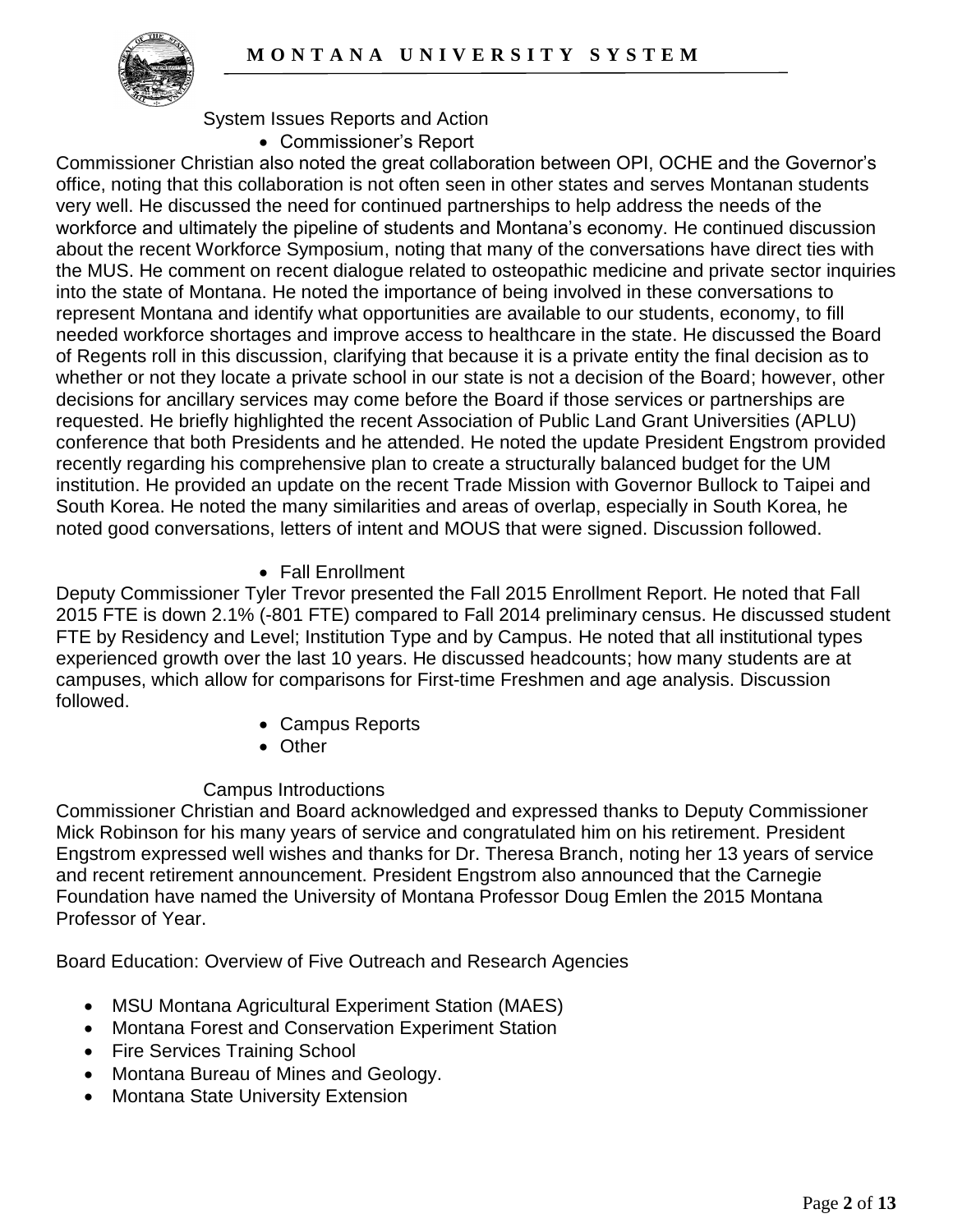

Academic, Research, and Student Affairs Committee

## **CONSENT**

- a. Level II Memorandum (from September submission)
- b. Revision to Board Policy 401-Research and Technology Transfer *ITEM 169-109-R1115 | Attachment #1*
- c. Revision to Board Policy 404-Facilities and Administrative Rate *ITEM 169-102-R1115 | Attachment #1*

The committee agreed that no items need to be removed from the consent agenda.

### **ACTION**

a. Regents' Professor Nomination; MSU Bozeman *ITEM 169-2006-R115 | Attachment #1* Regent Sheehy asked to move this to the committee of the whole. President Cruzado spoke in support of Dr. John Priscu and his many accomplishments towards Ecology, MSU and Montana.

Regent Sheehy motioned for approval of item 169-2006-R1115; motion passed (6-0).

### **INFORMATION**

a. Not in Our State Sexual Assault Summit Briefing.

Dr. Theresa Branch and Mr. Ron Muffick provided a brief update on the 4<sup>th</sup> annual summit, hosted by UM. Dr. Branch provided background information about the summit and noted that there were 284 registered participants this year. She shared information about the funding associated with hosting the conference and expressed thanks to campuses, agencies, etc. She shared feedback from the summit and provided the Board with summary materials. Discussion followed about takeaways and action items these conferences have yielded over the past few years.

> b. Student Affairs Update –Student Mental Health and Suicide Prevention Taskforce Update *Attachment #1*

Mr. Ron Muffick, Director of Student Affairs, reminded the Board of the taskforce objectives and stated that all short term goals have been accomplished. Three objectives have been developed including: develop and host a statewide summit on suicide prevention; conduct assessments of current practices and policies and recommend changes as identified; and develop best practices and common training approaches. Dr. Matt Caires spoke to the efforts of the workgroup focusing on the statewide suicide prevention summit planning. Discussion followed.

### c. AIMA Update

Dr. Matt Caires provided an update for the AIMA Council. He discussed the various subcommittees and their charges. He noted that the main focus has been how to better increase retention in our American Indian students. Dr. Florence Garcia spoke about the work and efforts to date within the council; specifically reporting on strengthening tribal support. Dr. Matt Caires and Ms. Liz Roosa Millar spoke to the Creating Campus Community subcommittee, noting the focus on gathering data across the MUS for American Indians. Ms. Ariel Donohue also spoke to a recent survey and responses. Commissioner Christian noted that Brandi Foster is moving at the end of the year and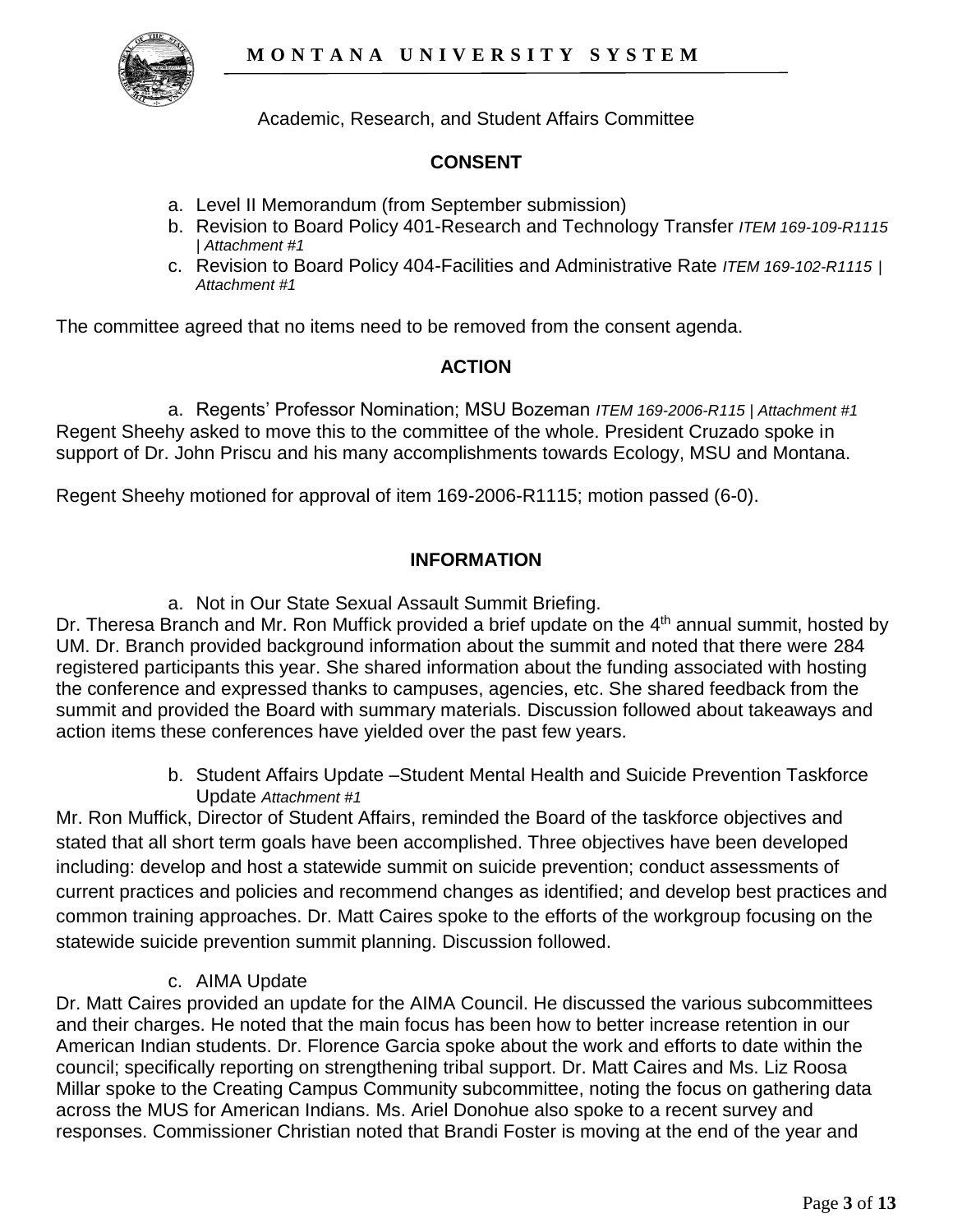

thanked reflor all her work within AIMA. He noted that a search is underway and that the position has been expanded now to include K-12. Discussion followed.

## d. Level II Memorandum (for action in March)

Deputy Commissioner Cech provided a brief overview of the items listed and process of approval they undergo. These items will be presented to the Board at the next meeting for Board approval.

### e. Level I Memorandum

Deputy Commissioner Cech provided a brief overview of the items, noting that they are items without significant change or impact and are approved within the Commissioner's Office.

- f. Academic Program Reviews
	- MSU Bozeman
	- MSU Billings
	- MSU Northern
	- Great Falls College MSU
	- UM Missoula
	- MT Tech of UM
	- UM Western
	- Helena College

Deputy Commissioner Cech explained the process, according to Policy 303 requiring campuses to conduct regular internal reviews of all programs once every seven years. He reminded attendees that the Board reserves the right to ask for further information or analysis, as needed. Discussion followed.

Two-Year Education and Community Colleges Committee

## **INFORMATION**

a. Regent Nystuen Autumn 2015 Visits to MUS Two-Year Colleges Regent Nystuen provided an update on his recent visits to the MUS two-year colleges to learn about partnerships, recent successes, future priorities, etc. He made comments specific to each campus visit and shared some concerns of campuses including cyber security, a review of program redundancy, etc.

b. Summary of EdReady Student Research

Dr. Bob Currie, Dr. Ryan Schrenk, and Dr. John Matt provided an update on EdReady. Dr Currie noted that EdReady operates in both higher education and secondary schools. Dr. Matt discussed what students and educators are saying about EdReady; specifically EdReady Research Phase II. They conducted a GPA comparison of those who had taken developmental math and those that had taken EdReady. He noted the Phase II results were qualitative; results concluded that EdReady was versatile and easily used to a variety of needs and teaching methods. When comparing various levels of math courses, results show that EdReady students average a grade higher in each, except Math 105. The study of EdReady is ongoing and approaching Phase III which focuses on high school and middle school. Dr. Schrenk noted that the educator presence remains critical with math but noted that EdReady serves as very useful, helpful too. Discussion followed. Commissioner Christian noted that this program is not only gaining awareness in Montana and the US but internationally as well.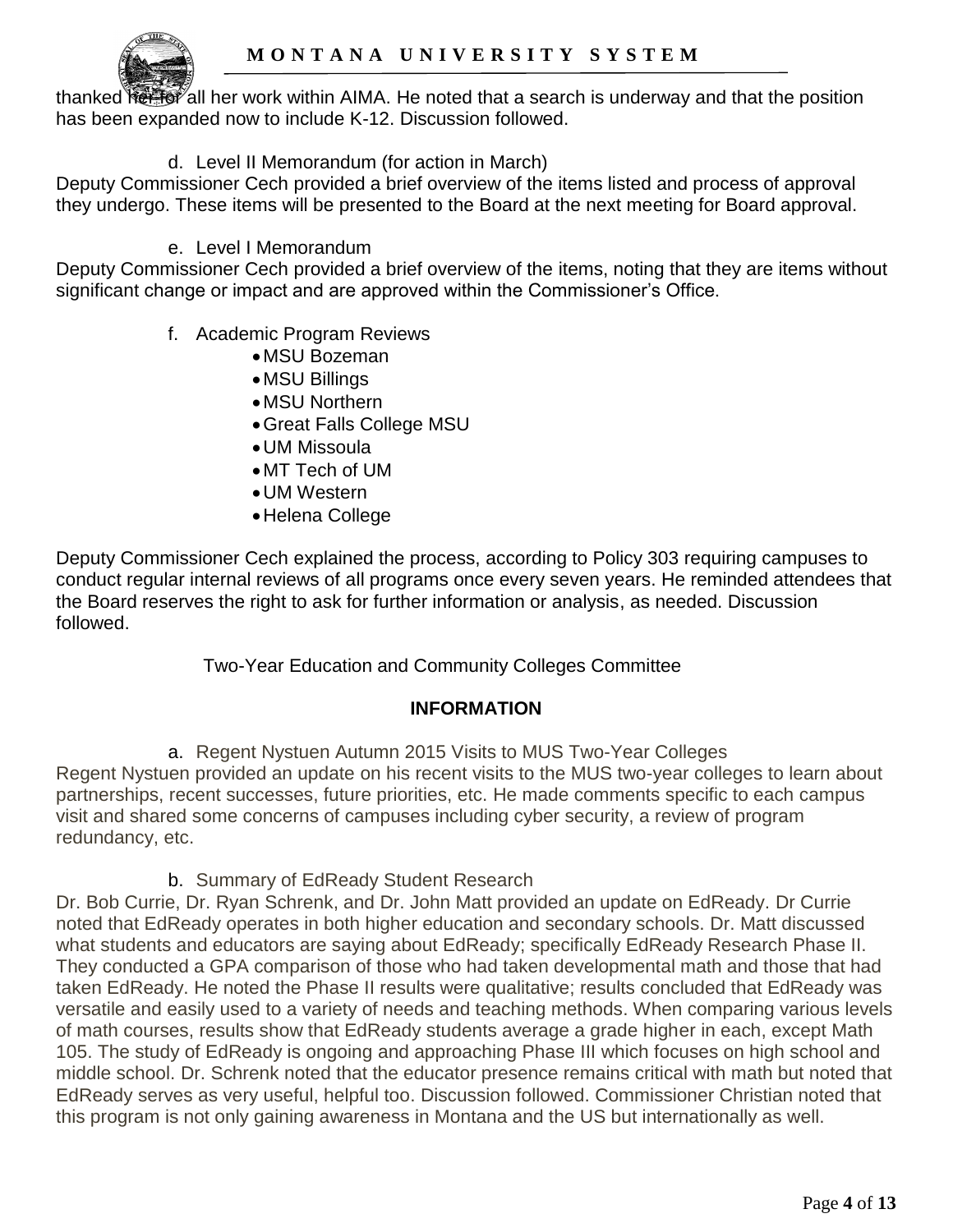

c. Presentation of Math Pathways Taskforce Mid-Project Report

Dr. Bob Mokwa, Dr. John Lund and Dr. Rick Rehberger provided an update. Dr. Mokwa provided some background information, noting that 45% of students who enrolled in college algebra failed the course. He stated that 60% of students are taking college algebra as a terminal course, many of these students are not successful which is costly for students and the system. Dr. Lund discussed the report and its preview before other states involved in the pathway movement and CCA. Dr. Rehberger noted the five clear recommendations provided in the report. Discussion followed.

> d. Overview of State of Montana Carl D. Perkins annual grant and preparation for possible Federal Reauthorization of the Perkins Act | *Attachment #1*

Mr. TJ Eyer and Dr. Steve York presented an update on the Carl D. Perkins grant. They reminded the Board that the intent of this act is to develop more fully the academic career and technical skills of secondary and postsecondary education students. They provided background information and discussed the status of Perkins within Montana including: guidelines for plan development; information about administration of the plan, the governance and challenges.

## Public Comment

JD Figura, a local student spoke to the needs of students including flexibility and support from the campus and staff regarding medical accommodations; including course work. He asked the Board for additional support for addressing medical needs and assistance from instructors. He also suggested an internal discussion on the MSU campus to review how these processes work and can be improved.

Dr. Colette Kirkcough, a local family physician in Bozeman expressed her concern for any MSU affiliation with the Burrell College of Medicine.

Dr. Patrick Holland spoke in support of the WWAMI program and expressed his concerns regarding the proposed, for-profit school.

Dr. Terry Maan, a local anesthesiologist expressed his concerns regarding the Burrell College of Osteopathic Medicine.

Mayor Jeff Krauss spoke in support of the investment opportunity associated with the possibility of a medical school coming to Montana.

Meeting Recessed at 5:27pm

# **Friday, November 20**

Board Reconvened at 8:23am

Staff and Compensation Committee

# **CONSENT**

## Staff Items

a. Montana Tech; *ITEM 169-1500-R1115*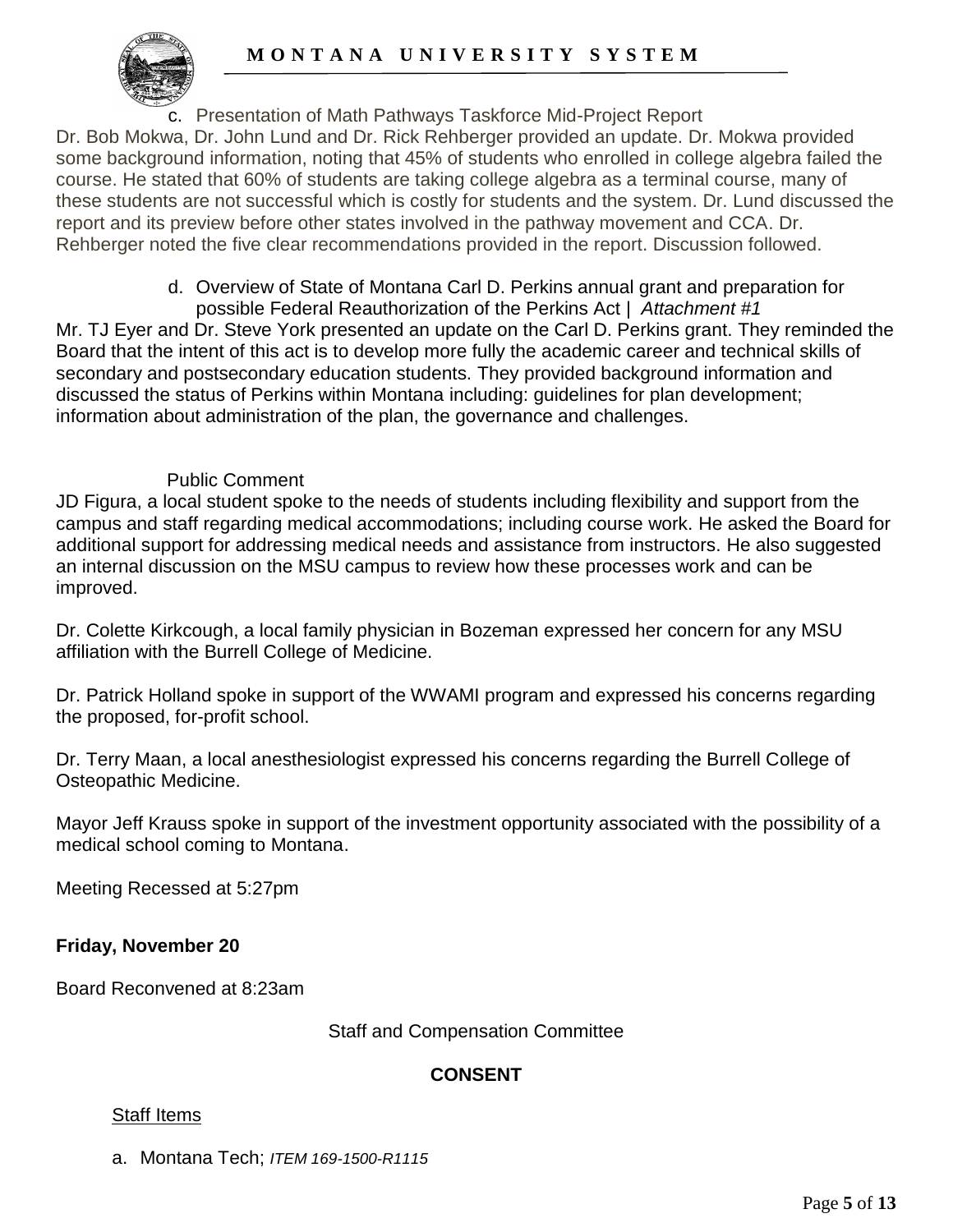

- b. Montana State University; *ITEM 169-2000-R1115*
- c. Montana State University-Billings; *ITEM 169-2700-R1115*
- d. MSU Extension Service; *ITEM 169-2400-R1115*
- e. OCHE; *ITEM 169-111-R1115*
- f. Policy 407 Intellectual Property Joint Participation Yunes MSU-Bozeman; *ITEM 169-2004- R1115 | Attachment #1*
- g. Policy 407 Intellectual Property Joint Participation Jones, Holian, Dye, Barnes UM-Missoula; *ITEM 169-1001-R1115 | Attachment #1*

#### Labor Agreements

- a. MUS and Montana Public Employees Association; OCHE *ITEM 169-103-R1115 | Attachment #1*
- b. MUS and Montana Two-Year College Faculty Association; OCHE *ITEM 169-104-R1115 | Attachment #1*
- c. MUS and Montana Nurses Association; OCHE *ITEM 169-105-R1115 | Attachment #1*
- d. MUS and University of Montana Printers Union; OCHE *ITEM 169-106-R1115 | Attachment #1*
- e. MUS and Montana State University Non-Tenure Track Faculty Association; OCHE *ITEM 169-107-R1115 | Attachment #1*
- f. MUS and Montana State University Billings Faculty Association; OCHE *ITEM 169-108-R1115 | Attachment #1*

#### Emeriti Faculty

a. Wenger, MSU-Bozeman; *ITEM 169-2001-R1115*

Deputy Commissioner McRae presented the consent agenda and provided a brief overview of the items before the board, including labor agreements. The committee agreed that no items need to be removed from the consent agenda.

Commissioner Christian commented on the OCHE Staff Item 169-111-R1115; he discussed the compensation levels relative to comparative groups noting that Montana comes up short on comparable offers in other states. He spoke to the need for great leadership in order to accomplish board priorities, etc. and the importance of deferred compensation plans. The current compensation plan is now vested, and the item before the Board of Regents is a continuance of the compensation plan, for the next five years.

### Senator Tester

Senator Tester extended thanks to the Board of Regents for their great leadership and dedication towards education in Montana. He spoke to the affordability of higher education and changes over time. He noted that the majority of the financial burden falls on students and expressed concern for the impact this has on the economy and restrictions that impact students' choices relative to their debt load. He discussed Pell grants and his focus on expanding it at the federal level, particularly the number of semesters and amount of available funds. He discussed simplifying the application process for both Pell and FAFSA and efforts to date by the Department of Education. He further discussed Perkins loans; noting the high number of students who have benefited from this program and that he will continue the efforts to continue Perkins. He reiterated the importance of higher education and the need to keep it affordable. Commissioner Christian extended his thanks to Senator Tester for his continued support and responsiveness towards education. He discussed summer Pell and the importance of it relative to the overall package. Discussion followed.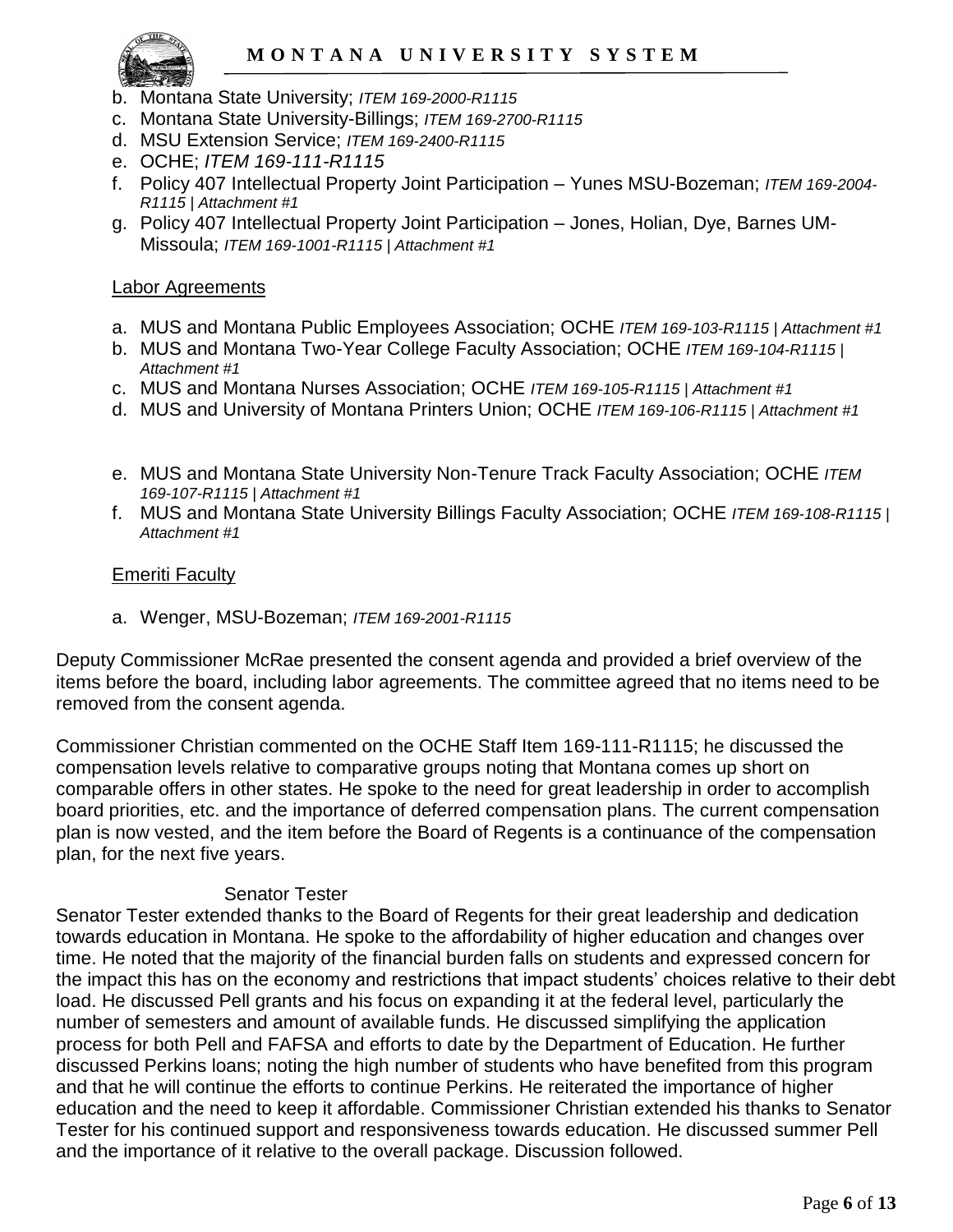Administration, Budget and Audit Oversight Committee

## **CONSENT**

- a. Revision to BOR Policy 501.2 2 Plus 2 Honor Scholarship; OCHE *ITEM 169- 101-R1115 | Attachment #1*
- b. Authorization to Execute a Utility Easement with the City of Bozeman; MSU-Bozeman *ITEM 169-2003-R1115 | Attachment #1*
- c. Authorization to Expend Student Equipment Fees; MSU-Bozeman *ITEM 169- 2005-R1115*
- d. Authorization to Execute Utility Easement with Northwestern Energy; UM-Missoula *ITEM 169-1003-R1115 | Attachment #1*
- e. Authorization to Enter into a Utility Easement with the City of Missoula; UM-Missoula *ITEM 169-1005-R1115 | Attachment #1 | Attachment #2*
- f. Authorization to Increase Expenditure Authority on Energy Conservation Projects for the Chemistry Biology Building and the Engineering Laboratory Classroom Building; MT-Tech *ITEM 169-1503-R1115*
- g. Approval of Operating Agreement between Montana Tech and the Montana Tech Foundation; MT-Tech *ITEM 169-1504-R1115 | Attachment #1*
- h. Authorization to Execute a Lease with Vocational Institutes, Inc., dba Pima Institute for Use of Campus Property; UM-Western *ITEM 169-1602-R1115 | Attachment #1*
- i. Authorization to Expend Reverted Appropriations; UM-Western *ITEM 169-1603- R1115 | Attachment #1*
- j. Authorization to Enter Into Off Campus Lease for Missoula College HealthCARE Montana Projects; UM-Missoula *ITEM 169-1008-R1115*

The committee agreed that no items need to be removed from the consent agenda.

### **ACTION**

a. Authorization to Upgrade Building Automation Controls in the Lommasson Center; UM-Missoula *ITEM 169-1004-R1115 | Attachment #1*

Vice President Mike Reid spoke to Item 169-1004-R1115; noting the request, in accordance with the Board of Regents Policy 1003.6 & 1006.7, for UM to proceed with an energy performance contract with McKinstry Essention, Inc. for the upgrade of the building automation controls at the Lommasson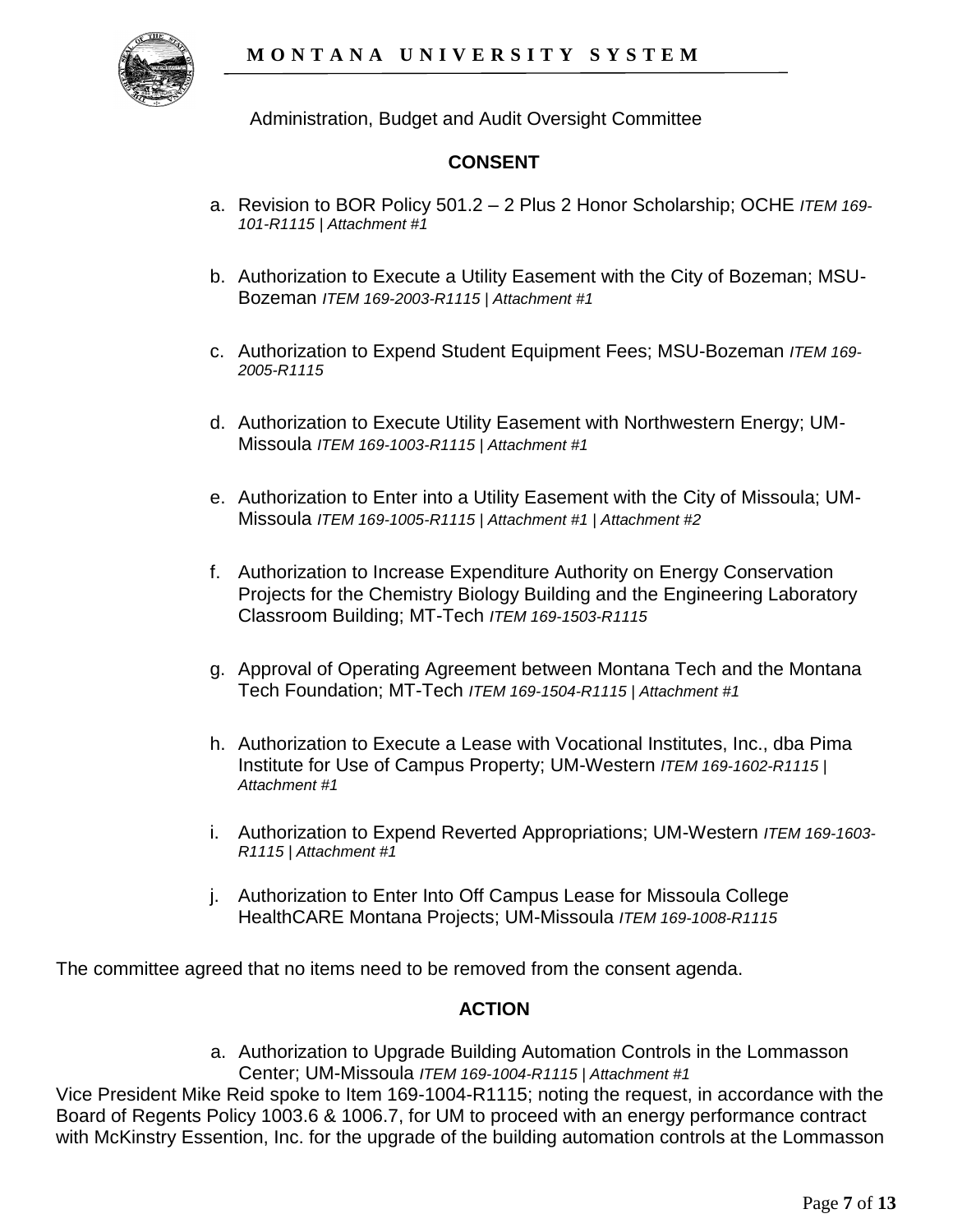

Center for a total project cost not to exceed \$1.2 million and to secure a loan from the Montana Board of Investments.

> b. Authorization to Complete Basement Space in the Adams Center; UM-Missoula *ITEM 169-1006-R1115*

Vice President Mike Reid spoke to Item 169-1006-R1115; noting the request, in accordance with Policy 1003.7, for authorization to implement steps necessary to complete the shelled out space in the basement of the Adams Center. Discussion followed.

> c. Authorization to Lease Property to the Montecahto Fire District; UM-Missoula *ITEM 169-1007-R1115 | Attachment #1*

Vice President Mike Reid spoke to Item 169-1007-R1115; noting the request, in accordance with Board of Regents Policy 1003.6 authorizes the University of Montana – Missoula to enter into a twenty-year lease with the Montecahto Fire District for the purpose of constructing a new fire truck storage building on university property at the Flathead Lake Biological Station.

> d. Authorization to Design and Construct a New Dining Hall; MSU-Bozeman *ITEM 169-2002-R1115 | Attachment #1 | Attachment #2 | Attachment #3*

Vice President Terry Leist spoke to Item 169-2002-R1115; noting the request for authorization to design and construct a new dining hall, adopts Resolutions for the issuance of Facilities Revenue Bonds for Montana State University (MSU), and authorizes MSU and the Commissioner of Higher Education of the Montana University System to proceed with the issuance of debt in an amount up to \$6 million. Discussion followed.

# **INFORMATION**

a. Dawson Community College Budget Update

President Nix and Board Director Knutson provided an update on the DCC budget. Mr. Knutson discussed the budget history of DCC noting a number of systemic issues the college experienced. Since these findings, corrections have been developed and implemented. President Nix noted efforts to date including recent accreditation and core themes. They discussed the financial exigency needs of Dawson and the need for staff reductions to eliminate redundancies and allow focus on enrollment management and retention efforts. These cuts equate to \$170k in savings. President Nix discussed the focus on quality and transferability of courses offered and strategic enrollment management. Budget implications include estimated expenditures of \$167K; he noted that alternate funding is available to meet variances to budget projections. Discussion followed.

b. Mathews Hall Bathroom Remodel; UM-Western *Attachment #1 | Attachment #2* Chancellor Weatherby presented this item noting that the poor conditions of the bathrooms in Mathews Hall are becoming a serious student retention issue. The University of Montana Western has completed a preliminary cost and feasibility study of remodeling the shower and restrooms within Mathews Hall.

c. Purchase of Two Electric Transit Buses and Associated Equipment; UM-Missoula *Attachment #1 | Attachment #2 | Attachment #3 | Attachment #4 | Attachment #5*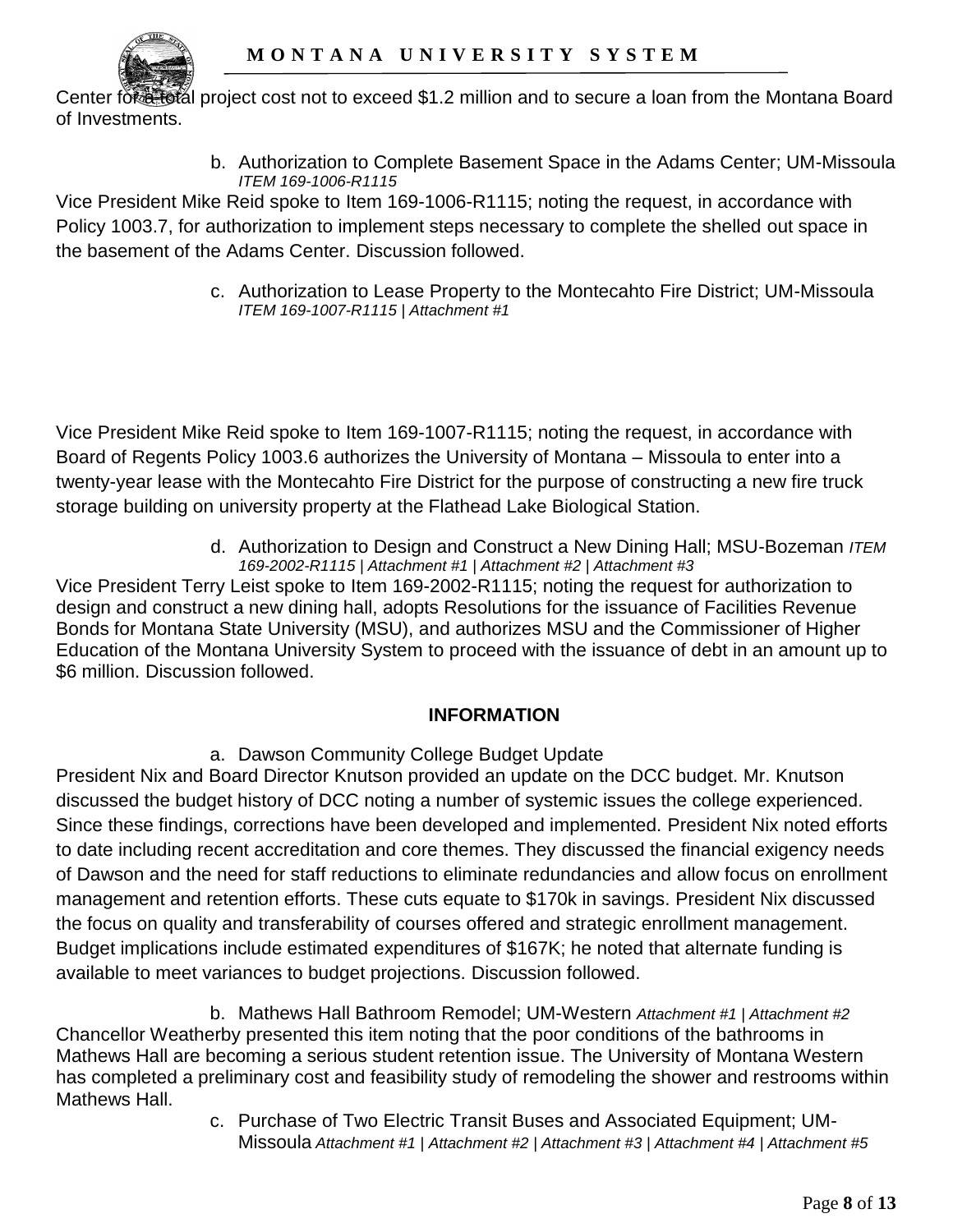

Vice President Mike Reid presented this item, noting that in accordance with Board of Regents Policy 950.1, the University of Montana will be seeking approval at a later date. Total cost of ownership and environmental analyses were performed for the UDASH bus fleet, and it was determined that purchasing electric buses would save energy costs and reduce fleet emissions. Total project costs: \$2.03 million. Discussion followed.

- d. Living Learning Center, New Residential Hall Combined with Collaborative Academic Teaching, Learning and Ancillary Space; MT Tech *Attachment #1* Chancellor Blackketter presented this item, updating the Board on the status of Regent Item 151- 1503-R0511 and the desire to expand the project. Montana Tech will seek approval to proceed with the project at a later date.
	- e. Audit Reports
		- Dawson Community College-June 30, 2014-Unmodified (Clean) Opinion
		- Flathead Valley Community College-June 30, 2014-Unmodified (Clean) **Opinion**
		- Miles Community College-June 30, 2014-Unmodified (Clean) Opinion
		- UM Western Foundation-For the 18 Months Ended June 30, 2015- Unmodified (Clean) Opinion
		- MSU Billings Foundation-June 30, 2015-Unmodified (Clean) Opinion
		- Montana Tech Foundation-June 30, 2015-Unmodified (Clean) Opinion
		- University of Montana Foundation (Missoula)-June 30, 2015 Unmodified (Clean) Opinion
		- MSU-Bozeman Foundation-June 30, 2015 Unmodified (Clean) Opinion
		- MSU-Northern Foundation-June 30, 2015 Unmodified (Clean) Opinion
		- Montana State University Compliance Audit (15-13) for fiscal years 2014 & 2015-Twleve Recommendations
		- University of Montana Compliance Audit (15-12) for fiscal years 2014 & 2015- Four Recommendations

Deputy Commissioner Robinson noted the audit reports from this fall. He noted all clean opinions, unmodified opinions for financial audits. Discussion followed.

Executive Session *Room 232 – SUB*

• Personnel Matter

Board members convened in executive session to discuss a personnel matter.

## **COMMITTEE REPORTS, DISCUSSION & ACTION**

### Academic, Research and Student Affairs Committee **CONSENT**

- a. Level II Memorandum (from September submission)
- b. Revision to Board Policy 401-Research and Technology Transfer *ITEM 169-109- R1115 | Attachment #1*
- c. Revision to Board Policy 404-Facilities and Administrative Rate *ITEM 169-102- R1115 | Attachment #1*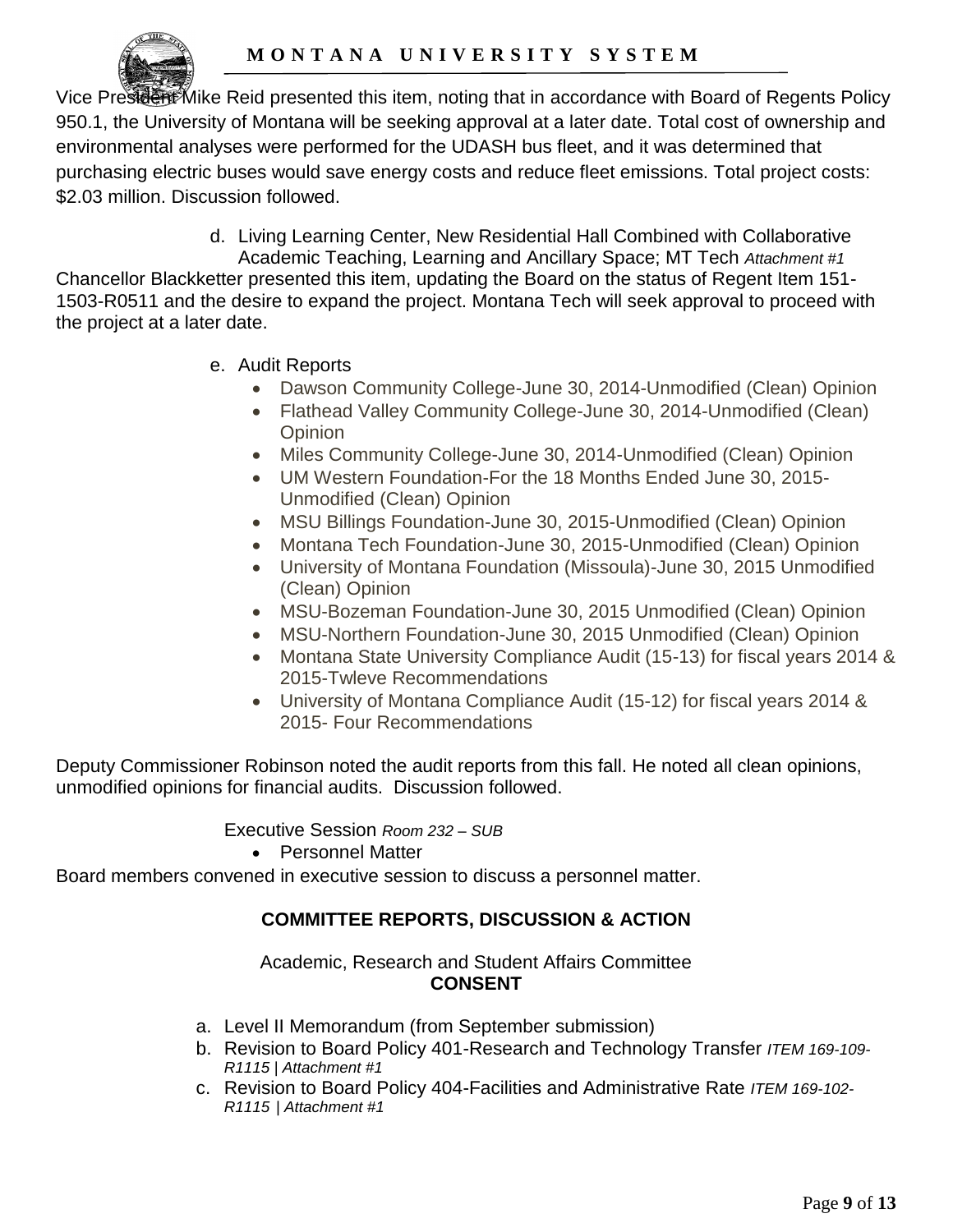

Regent Johnstone motioned for approval of consent items a.-c. on the ARSA agenda. Motion passed (6-0).

# **ACTION**

a. Regents' Professor Nomination; MSU Bozeman *ITEM 169-2006-R115 | Attachment #1*

The Board voted as a committee of the whole during committee on 11/19/2015. Regent Sheehy motioned for approval of item 169-2006-R1115; motion passed (6-0).

Two-Year and Community College Education Committee

No items for consent or action.

Staff and Compensation Committee

## **CONSENT**

## Staff Items

- a. Montana Tech; *ITEM 169-1500-R1115*
- b. Montana State University; *ITEM 169-2000-R1115*
- c. Montana State University-Billings; *ITEM 169-2700-R1115*
- d. MSU Extension Service; *ITEM 169-2400-R1115*
- e. OCHE; *ITEM 169-111-R1115*
- f. Policy 407 Intellectual Property Joint Participation Yunes MSU-Bozeman; *ITEM 169-2004- R1115 | Attachment #1*
- g. Policy 407 Intellectual Property Joint Participation Jones, Holian, Dye, Barnes UM-Missoula; *ITEM 169-1001-R1115 | Attachment #1*

## Labor Agreements

- a. MUS and Montana Public Employees Association; OCHE *ITEM 169-103-R1115 | Attachment #1*
- b. MUS and Montana Two-Year College Faculty Association; OCHE *ITEM 169-104-R1115 | Attachment #1*
- c. MUS and Montana Nurses Association; OCHE *ITEM 169-105-R1115 | Attachment #1*
- d. MUS and University of Montana Printers Union; OCHE *ITEM 169-106-R1115 | Attachment #1*
- e. MUS and Montana State University Non-Tenure Track Faculty Association; OCHE *ITEM 169-107-R1115 | Attachment #1*
- f. MUS and Montana State University Billings Faculty Association; OCHE *ITEM 169-108-R1115 | Attachment #1*

# Emeriti Faculty

a. Wenger, MSU-Bozeman; *ITEM 169-2001-R1115*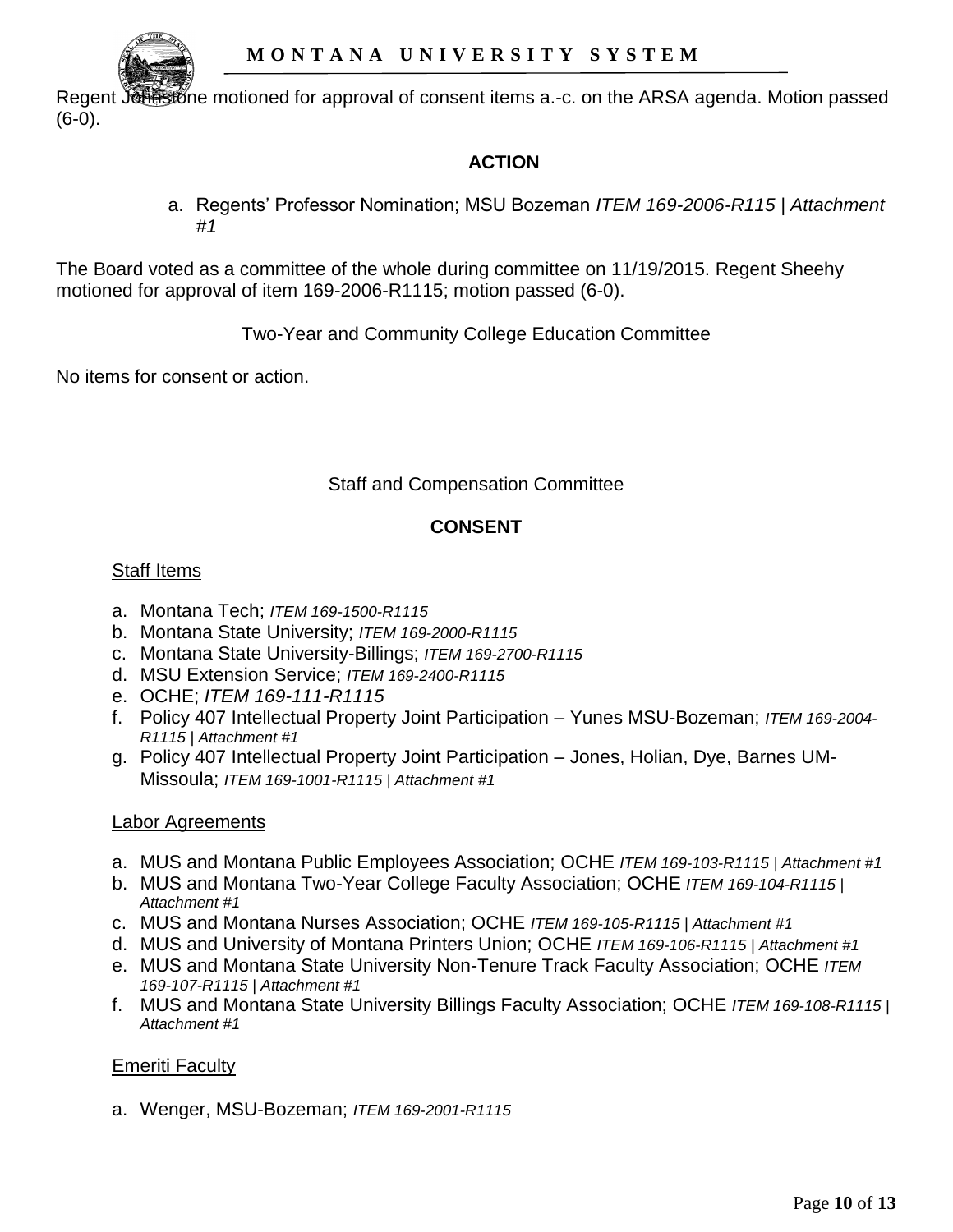

Regent Albrecht motioned for approval of all items on the consent agenda including a.- g. on staff, a. f. on labor and the emeriti item. Motion passed (6-0).

Administration, Budget and Audit Oversight Committee

### **CONSENT**

- a. Revision to BOR Policy 501.2 2 Plus 2 Honor Scholarship; OCHE *ITEM 169-101-R1115 | Attachment #1*
- b. Authorization to Execute a Utility Easement with the City of Bozeman; MSU-Bozeman *ITEM 169-2003-R1115 | Attachment #1*
- c. Authorization to Expend Student Equipment Fees; MSU-Bozeman *ITEM 169-2005-R1115*
- d. Authorization to Execute Utility Easement with Northwestern Energy; UM-Missoula *ITEM 169-1003-R1115 | Attachment #1*
- e. Authorization to Enter into a Utility Easement with the City of Missoula; UM-Missoula *ITEM 169-1005-R1115 | Attachment #1 | Attachment #2*
- f. Authorization to Increase Expenditure Authority on Energy Conservation Projects for the Chemistry Biology Building and the Engineering Laboratory Classroom Building; MT-Tech *ITEM 169-1503-R1115*
- g. Approval of Operating Agreement between Montana Tech and the Montana Tech Foundation; MT-Tech *ITEM 169-1504-R1115 | Attachment #1*
- h. Authorization to Execute a Lease with Vocational Institutes, Inc., dba Pima Institute for Use of Campus Property; UM-Western *ITEM 169-1602-R1115 | Attachment #1*
- i. Authorization to Expend Reverted Appropriations; UM-Western *ITEM 169-1603-R1115 | Attachment #1*
- j. Authorization to Enter Into Off Campus Lease for Missoula College HealthCARE Montana Projects; UM-Missoula *ITEM 169-1008-R1115*

Regent Nystuen motioned for approval of items a.-j. on the consent agenda. Motion passed (6-0).

### **ACTION**

a. Authorization to Upgrade Building Automation Controls in the Lommasson Center; UM-Missoula *ITEM 169-1004-R1115 | Attachment #1*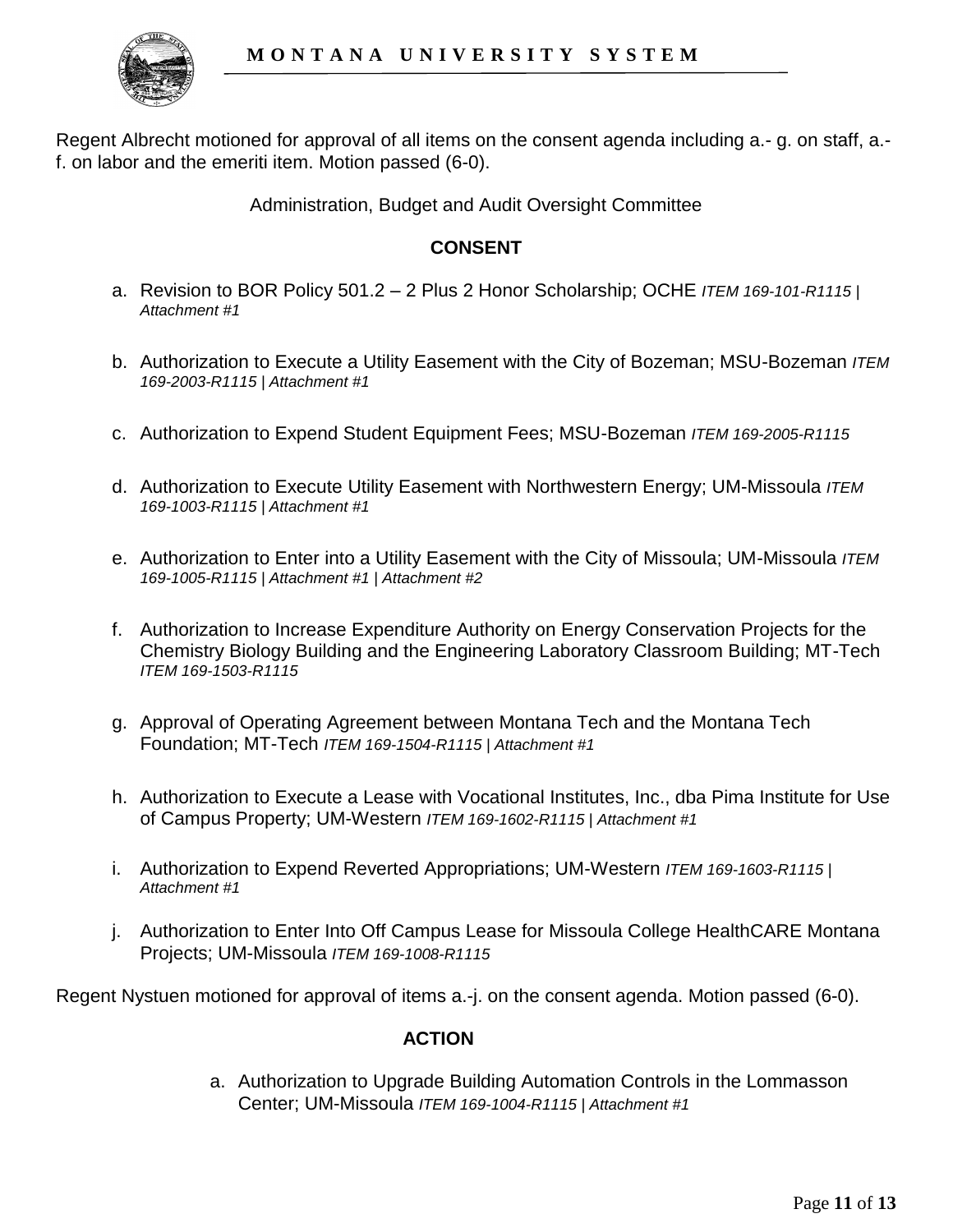

Regent Johnstone motioned for approval of Action item a. Item 169-1004-R1115. Regent Nystuen recused himself, motion passed (5-0).

> b. Authorization to Complete Basement Space in the Adams Center; UM-Missoula *ITEM 169-1006-R1115*

Regent Sheehy motioned for approval of Action item b. Item 169-1006-R1115. Motion passed (6-0).

c. Authorization to Lease Property to the Montecahto Fire District; UM-Missoula *ITEM 169-1007-R1115 | Attachment #1* 

Regent Albrecht motioned for approval of Action item c. Item 169-1007-R1115. Motion passed (6-0).

d. Authorization to Design and Construct a New Dining Hall; MSU-Bozeman *ITEM 169-2002-R1115 | Attachment #1 | Attachment #2 | Attachment #3*

Regent Sheehy motioned for approval of Action item d. Item 169-2002-R1115. Regent Johnstone and Regent Nystuen recused themselves, motion passed (4-0).

#### Appeals

### Employee Appeal

No motion was made; therefore, the employee appeal was denied and the Commissioner's decision was upheld.

### Public Comment

Mr. Marco Ferro, MEA MFT spoke to the ongoing labor issues related to DCC. He shared a document with OCHE staff to share with the Board and DCC President.

Chancellor Nook, MSU-Billings acknowledged the 50<sup>th</sup> anniversary of signing of Higher Education Act.

Betsy Story, Vice President of ASUM spoke in support of the purchase of electronic buses for UM.

Mary O'Malley, ASUM Senator, spoke in support of additional transportation services and partnerships for UM students.

Rick Hayes, member of MSU President's Advisory Council spoke in support of public forums and public meetings to allow for necessary discussion as well as much needed public involvement and engagement

Peter Fields, MSU Athletic Director spoke in support of MSU sports.

Dr. Robert Hasty, spoke in support of an Osteopathic Medical School in Montana, noting the need for additional medical services to the counties of Montana and region.

Mr. Dan Burrell spoke in support of bringing a medical school to Montana and evaluating initial steps. He expressed desires to complement and enhance the WWAMI Program.